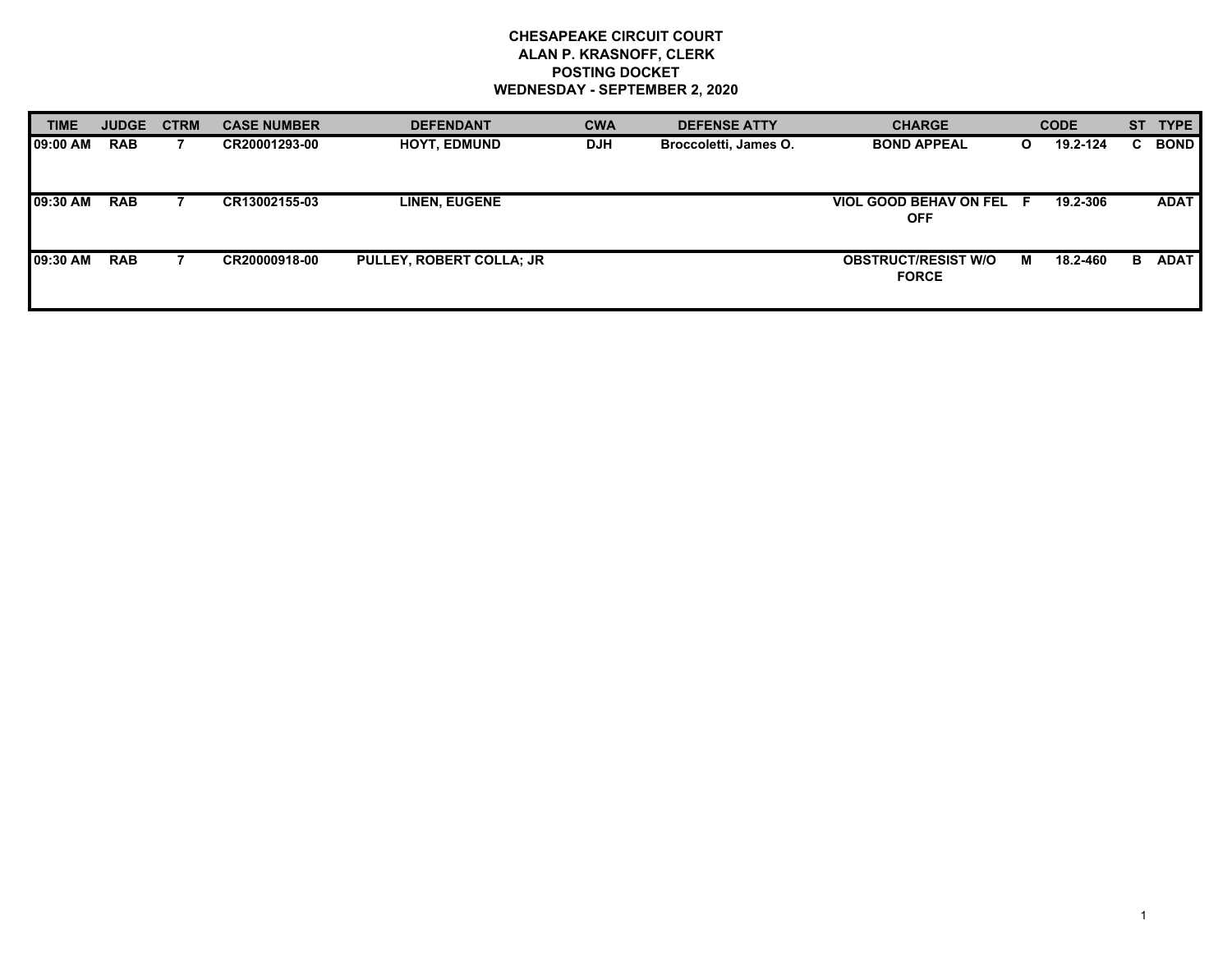## **CHESAPEAKE CIRCUIT COURT CIVIL MOTIONS DOCKET WEDNESDAY, SEPTEMBER 2, 2020**

| <b>Hearing</b><br><b>Time</b> | Judge      | Court-<br>room | Case #             | <b>Plaintiff</b>                          | <b>Defendant</b>                          | <b>Plaintiff Attorney</b>  | <b>Defendant Attorney</b> | <b>Hearing</b><br><b>Type</b> | <b>Duration</b> |
|-------------------------------|------------|----------------|--------------------|-------------------------------------------|-------------------------------------------|----------------------------|---------------------------|-------------------------------|-----------------|
| 02:00 PM                      | <b>JCH</b> | $\mathbf{2}$   | CL20002506-00      | <b>COMMONWEALTH OF</b><br><b>VIRGINIA</b> | *HILL, MARQUIS                            | <b>ABBEY, AMANDA S</b>     | <b>PROSE</b>              | <b>FOF</b>                    | M H D           |
| 02:00 PM                      | <b>JCH</b> | $\mathbf{2}$   | CL20002557-00      | <b>COMMONWEALTH OF</b><br><b>VIRGINIA</b> | *MORRISON, HARVEY<br><b>BENJAMIN; III</b> | <b>ABBEY, AMANDA S</b>     | <b>PROSE</b>              | <b>FOF</b>                    | M H D           |
| 02:00 PM                      | <b>JCH</b> | $\mathbf{2}$   | CL20002558-00      | <b>COMMONWEALTH OF</b><br><b>VIRGINIA</b> | *BLAND, ANTONIO                           | <b>ABBEY, AMANDA S</b>     | <b>PROSE</b>              | <b>FOF</b>                    | M H D           |
| 02:00 PM                      | <b>JCH</b> | $\overline{2}$ | CL20002562-00      | <b>COMMONWEALTH OF</b><br><b>VIRGINIA</b> | *ASKEW, JEROD MONTREL                     | <b>ABBEY, AMANDA S</b>     | <b>PROSE</b>              | <b>FOFP</b>                   | M H D           |
| 02:00 PM                      | <b>JCH</b> | $\overline{2}$ | CL20002563-00      | <b>COMMONWEALTH OF</b><br><b>VIRGINIA</b> | *ASKEW, JEROD MONTREL                     | <b>ABBEY, AMANDA S</b>     | <b>PROSE</b>              | <b>FOFP</b>                   | M H D           |
| 02:00 PM                      | JCH        | $\mathbf{2}$   | CL20002734-00      | <b>COMMONWEALTH OF</b><br><b>VIRGINIA</b> | *GAINES, MICHAEL ADRIAN                   | <b>ABBEY, AMANDA S</b>     | <b>PROSE</b>              | <b>FOF</b>                    | M H D           |
| 02:00 PM                      | JCH        | $\mathbf{2}$   | CL20004014-00      | <b>COMMONWEALTH OF</b><br><b>VIRGINIA</b> | *AUSTIN, SARAH                            | <b>ABBEY, AMANDA S</b>     | <b>PROSE</b>              | <b>FOF</b>                    | M H D           |
| 02:00 PM                      | JCH        | $\mathbf{2}$   | CL20004015-00      | <b>COMMONWEALTH OF</b><br><b>VIRGINIA</b> | *CORSO, MICHAEL                           | <b>ABBEY, AMANDA S</b>     | <b>BYRUM, ROBERT G</b>    | <b>FOF</b>                    | M H D           |
| 02:00 PM                      | <b>JCH</b> | $\overline{2}$ | CL20004506-00      | <b>COMMONWEALTH OF</b><br><b>VIRGINIA</b> | *BRANGO, CARL; JR                         | <b>ABBEY, AMANDA S</b>     |                           | <b>FOF</b>                    | M H D           |
| 02:00 PM                      | <b>JCH</b> | $\overline{2}$ | CL20004507-00      | <b>COMMONWEALTH OF</b><br><b>VIRGINIA</b> | *CORSO, MICHAEL                           | <b>ABBEY, AMANDA S</b>     | <b>BYRUM, ROBERT G</b>    | <b>FOF</b>                    | M H D           |
| 09:00 AM                      | <b>JWB</b> | <b>WEBX</b>    |                    | CL19004532-00 ELLIOTT-KLUTZ, AMY DAWN     | <b>KLUTZ, STEPHEN LOGAN</b>               | <b>MAHONEY, REEVES W</b>   | <b>HATLEY, CHARLES D</b>  | <b>WC</b>                     | 15M 0 H 0 D     |
| 09:00 AM                      | <b>JWB</b> | <b>WEBX</b>    |                    | CL19004532-00 ELLIOTT-KLUTZ, AMY DAWN     | <b>KLUTZ, STEPHEN LOGAN</b>               | <b>MAHONEY, REEVES W</b>   | <b>HATLEY, CHARLES D</b>  | Q                             | 15M 0 H 0 D     |
| 09:30 AM                      | <b>JWB</b> |                | WEBX CL19006966-00 | <b>MONROE, JASMINE RENE</b>               | <b>TORRES, SAMANTHA MARIE</b>             | <b>PROSE</b>               | PRO SE                    | <b>FD</b>                     | 15M 0 H 0 D     |
| 09:45 AM                      | <b>JWB</b> |                | WEBX CL19007092-00 | <b>BREEDEN INVESTMENT</b><br>PROPERTIES,  | *HARRIS, KEITH D                          | <b>BISCHOFF, WILLIAM C</b> | <b>OAKLEY, DAVID B</b>    | <b>WC</b>                     | 15M 0 H 0 D     |